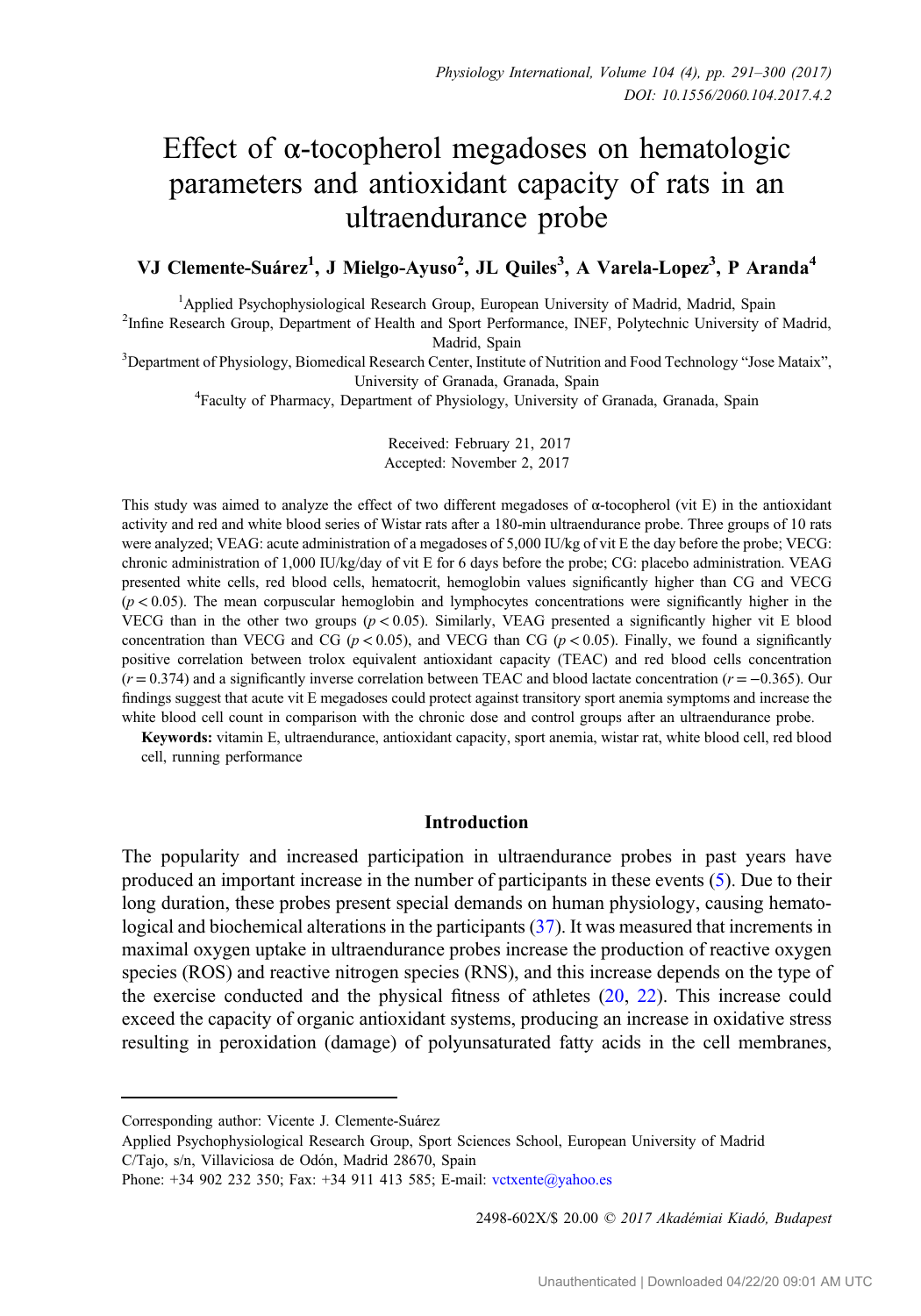proteins, and DNA nucleic acids ([7,](#page-8-0) [35\)](#page-9-0). Protein and lipid peroxidation cause changes in cell membrane integrity, eliciting inflammation and decreasing the ability of the cell to maintain ion gradients, facilitating cellular dehydration. Hence, the importance of ROS and RNS as signals in the cellular adaptation process to stress is now evident  $(15, 19)$  $(15, 19)$  $(15, 19)$  $(15, 19)$ .

The erythrocytes are susceptible to oxidative stress during intense exercise due to their continuous exposure to oxygen and their high content of polyunsaturated fatty acids and hemo iron ([28\)](#page-9-0). The most common alterations in erythrocytes caused by oxidative stress are related to the peroxidation of membrane lipids and proteins that destabilize the membrane skeleton, compromising cell survival [\(15](#page-8-0)). Thus, an increase in the rigidity, cross-linking of protein–lipid fractions, or changes in the membrane permeability of erythrocytes generate hemolysis  $(3, 6)$  $(3, 6)$  $(3, 6)$  $(3, 6)$ , suggesting a relationship between oxidative stress and iron metabolism [\(1](#page-8-0)). Specifically, ultraendurance athletes experienced a reduction in hematological parameters, such as hematocrit, hemoglobin, and serum iron, causing the "athlete's anaemia" ([1\)](#page-8-0). In addition, an increase in lipid peroxidation has been observed in erythrocytes after strenuous acute treadmill exercise in both rats and humans ([17\)](#page-8-0). It has also been proved that these probes caused a modification in the leukocyte count  $(37)$  $(37)$  $(37)$  because of an inflammatory response [\(1](#page-8-0)).

The supplementation with antioxidants such as vitamin E ( $\alpha$ -tocopherol) and its potential buffering effect against exercise-induced ROS have attracted the researchers' interest in recent years. The results show conflicting data regarding the effects of α-tocopherol administration in various oxidative stress parameters ([22,](#page-8-0) [35\)](#page-9-0). Some authors have found that exogenous α-tocopherol administration for several weeks increased the activity of antioxidant enzymes, such as glutathione peroxidase and catalase, thereby reducing oxidative stress and preventing lipid peroxidation, inflammation, and DNA damage ([10,](#page-8-0) [32,](#page-9-0) [33\)](#page-9-0). On the other hand, other studies have not shown improvements in these parameters ([14,](#page-8-0) [21\)](#page-8-0). Similarly, excepting the exercise at high altitude (where oxidative stress is compounded), ergogenic effects after the  $\alpha$ -tocopherol supplementation have not been shown in endurance sports [\(34](#page-9-0)). All these investigations used chronic administration (weeks or months) of vitamin E doses that did not exceed 1,200 IU/day. However, there are no studies with higher doses or using acute administrations.

Due to the lack of studies on the administration of acute  $\alpha$ -tocopherol megadoses, especially in ultraendurance probes in which the ROS production is increased [\(3](#page-8-0)), this research was proposed with the principal aim of studying the effects of an acute megadose of 5,000 IU/kg  $\alpha$ -tocopherol the day before and chronic administration of 1,000 IU/kg/day α-tocopherol for 5 days before a 180-min ultraendurance running probe on the antioxidant activity, red, and white blood series of Wistar rats. As a secondary objective, we studied the influence of α-tocopherol megadoses on food ingestion prior to the probe.

# Materials and Methods

#### Experimental approach to the problem

An experimental study was performed. Variables of red blood cell, hemoglobin, hematocrit, mean cell volume, mean cell hemoglobin, mean cell hemoglobin concentration, lymphocytes, neutrophils, monocytes, trolox equivalent antioxidant capacity (TEAC), α-tocopherol, and lactate were evaluated after a 180-min ultraendurance running probe in three different groups of Wistar rats: vitamin E acute dose group (VEAG): administration of 5,000 UI/kg 1 day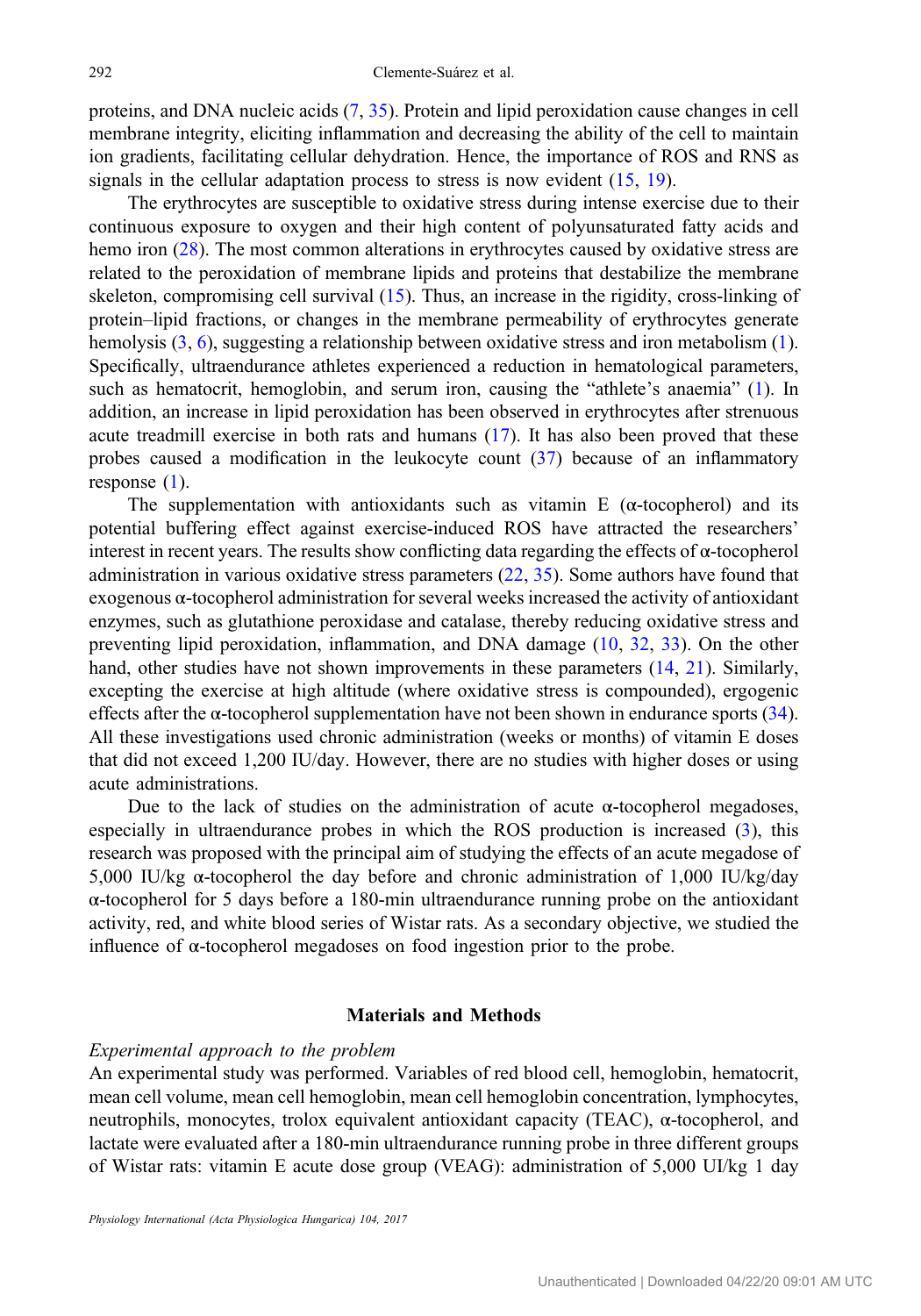<span id="page-2-0"></span>before the probe; Vitamin E chronic dose group (VECG): administration of 1,000 UI/kg/day for 5 days prior to the probe; and control group (CG): administration of bidistilled water for 5 days before the probe. In addition, daily food ingestion was evaluated in each group.

#### Experimental protocol

Thirty male Wistar rats (Ratus novergicus) with an initial average weight of  $184.0 + 10.8$  g were analyzed. The rats were randomly divided into three experimental groups of 10 rats. The VEAG received a dose of 5 ml of bidistilled water (placebo) for 4 days prior to the probe and the day before the probe they received a dose of 5,000 UI/kg of vitamin E (acetate dl-α-tocopherol, CHIESI SPAIN SA) ([31](#page-9-0)) mixed with 0.5 ml of bidistilled water. The VECG received a dose of 1,000 IU/kg of vitamin E (acetate dl-α-tocopherol, CHIESI SPAIN SA) [\(38\)](#page-9-0) mixed with 0.5 ml of bidistilled water for 5 days prior to the ultraendurance probe. The CG received a dose of 5 ml of bidistilled water (placebo) for 5 days before the ultraendurance probe. For the administration of both placebo and vitamin E, an endotracheal tube was used.

During the entire experimental period, the rats were kept in individual metabolism cages that allowed the motorization of food intake to analyze possible changes caused by the administration of corresponding doses of vitamin E. The cages were placed in a thermoregulated  $(22 \pm 2 \degree C)$ , properly ventilated room with controlled 12 h photoperiod. All rats consumed an AIN93-M diet that covered their daily dietary needs, and ate and drank *ad libitum* before the probe. Food ingestion and weight changes are shown in Table I.

Prior to the probe, all rats performed a treadmill adaptation in the treadmill used later in the 180-min probe. This adaptation consisted of two series of 5 min running at 25 cm/s and 5 min running at 30 cm/s carried out on two consecutive days. After the adaptation to the treadmill, rats rested 1 day before they performed a maximal incremental running test in the treadmill to obtain their maximal oxygen uptake (VO<sub>2max</sub>). The protocol used was as follows [\(11](#page-8-0)): 5 min warm up at 25 and 3 cm/s speed increments each minute till exhaustion. After obtaining the  $VO<sub>2max</sub>$ , 60% of  $VO<sub>2max</sub>$  running speed was calculated. This  $VO<sub>2max</sub>$  percentage is the intensity measured in slower marathon runners who conducted this probe ([13](#page-8-0)). This intensity was

|                                          | $_{\rm CG}$      | <b>VEAG</b>     | <b>VECG</b>      |
|------------------------------------------|------------------|-----------------|------------------|
| Day 1                                    | $19.61 + 5.23$   | $21.77 + 7.16$  | $25.45 + 1.59$   |
| Day 2                                    | $17.65 \pm 3.88$ | $19.03 + 1.95$  | $19.68 \pm 1.71$ |
| Day 3                                    | $17.29 + 2.91$   | $16.24 + 5.12$  | $17.75 + 1.90$   |
| Day 4                                    | $17.56 \pm 2.77$ | $13.9 + 3.92$   | $16.94 + 7.28$   |
| Day 5                                    | $16.66 \pm 2.96$ | $14.93 + 5.05$  | $14.65 \pm 5.12$ |
| Total                                    | $88.76 + 14.26$  | $85.87 + 12.83$ | $94.46 + 10.84$  |
| Percentage of increase in<br>body weight | $37.48 + 9.76$   | $32.27 + 19.47$ | $43.11 \pm 5.81$ |

Table I. Food ingestion and weight gain of rats

CG: control group; VEAG: group with acute dose of vitamin E; VECG: group with chronic dose of vitamin E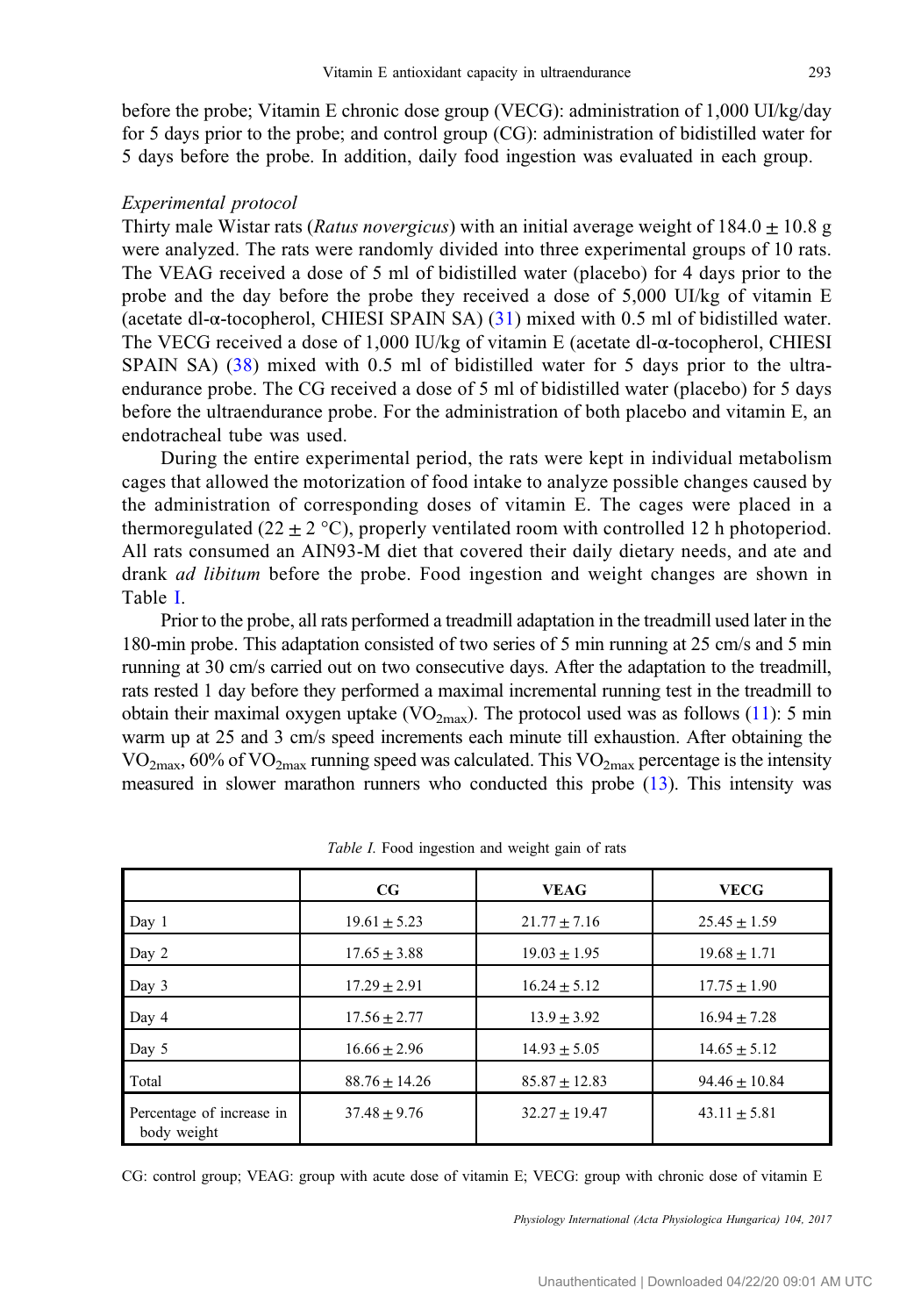selected to perform the ultraendurance probe for rats as they were not specifically trained for ultraendurance running. After the  $VO<sub>2max</sub>$  test, rats rested for 1 day, and then each rat performed the 180-min probe at a treadmill velocity, which corresponded to 60% of the  $VO<sub>2max</sub>$ .

During the maximal incremental running test, oxygen uptake was analyzed with a gas analyzer model LE405 Panlab and the software V2.2.00 Metabolism, Panlab (Barcelona, Spain). The incremental test and the ultraendurance probe were performed on a treadmill Control Model LE8710 Panlab (Barcelona, Spain). The ultraendurance probe was individually performed by each rat in the treadmill. Immediately after completing the probe, rats were sacrificed by decapitation, and white blood cell count, red blood cell count, hemoglobin concentration, hematocrit, mean corpuscular volume, mean corpuscular hemoglobin, mean corpuscular hemoglobin concentration, and platelet and lymphocyte count of fresh blood samples treated with EDTA as anticoagulant were measured using an automated hematology analyzer Sysmex KX-21 (Sysmex Corporation, Kobe, Japan). The TEAC assay was carried out using a combination of a flow injection analysis system [\(4](#page-8-0)). Storing and analysis of samples for the determination of  $\alpha$ -tocopherol in plasma were assayed according to the method of MacCrehan ([9\)](#page-8-0) by reversed-phase HPLC with a Spherisorb S5 ODS1 (Merck, Darmstadt, Germany).

#### Statistical analysis

Data were analyzed using the Statistical Package for the Social Sciences (SPSS) version 17 (SPSS Inc., Chicago, IL, USA). The Shapiro–Wilk normality test was used to test homogeneity of each variable. For the variables that fulfilled the assumptions of normality and homoscedasticity, an independent one-factor analysis of variance with a Bonferroni post hoc test with the blood parameters as independent factors and the three rat groups as a factor was performed. For variables that did not fulfilled the assumptions of normality and homoscedasticity, the Kruskal–Wallis test was performed. Bivariate correlation analyses between TEAC and α-tocopherol and other variables analyzed were performed using either Pearson's (parametric data) or Spearman's (non-parametric data) correlation analyses. The level of significance was set at  $p < 0.05$  for all the comparisons.

#### Results

None of the groups presented significantly differences in the daily food ingestion (Table [I,](#page-2-0) Fig. [1](#page-4-0)). The results obtained after the ultraendurance probe show that VEAG presented white cells, red blood cells, hematocrit, and hemoglobin values significantly higher than the CG and VECG ( $p < 0.05$ ). The mean corpuscular hemoglobin concentration was significantly higher in the VECG than in the other two groups. Values of leukocyte count showed that VECG had a significantly higher value of lymphocytes than VEAG and CG and also a significantly higher value of neutrophils. However, monocyte values did not significantly differ between the experimental groups, as well as TEAC values. However, VEAG presented a significantly higher  $\alpha$ -tocopherol blood concentration than VECG and CG. Simultaneously, VECG had a significantly higher  $\alpha$ -tocopherol blood concentration than CG (Table [II\)](#page-5-0). Finally, we found a weak, but significant correlation between TEAC and red blood cells concentration  $(r = 0.374)$ ;  $p = 0.041$ ) and also a weak, but significant inverse correlation between TEAC and blood lactate concentration ( $r = -0.365$ ;  $p = 0.043$ ).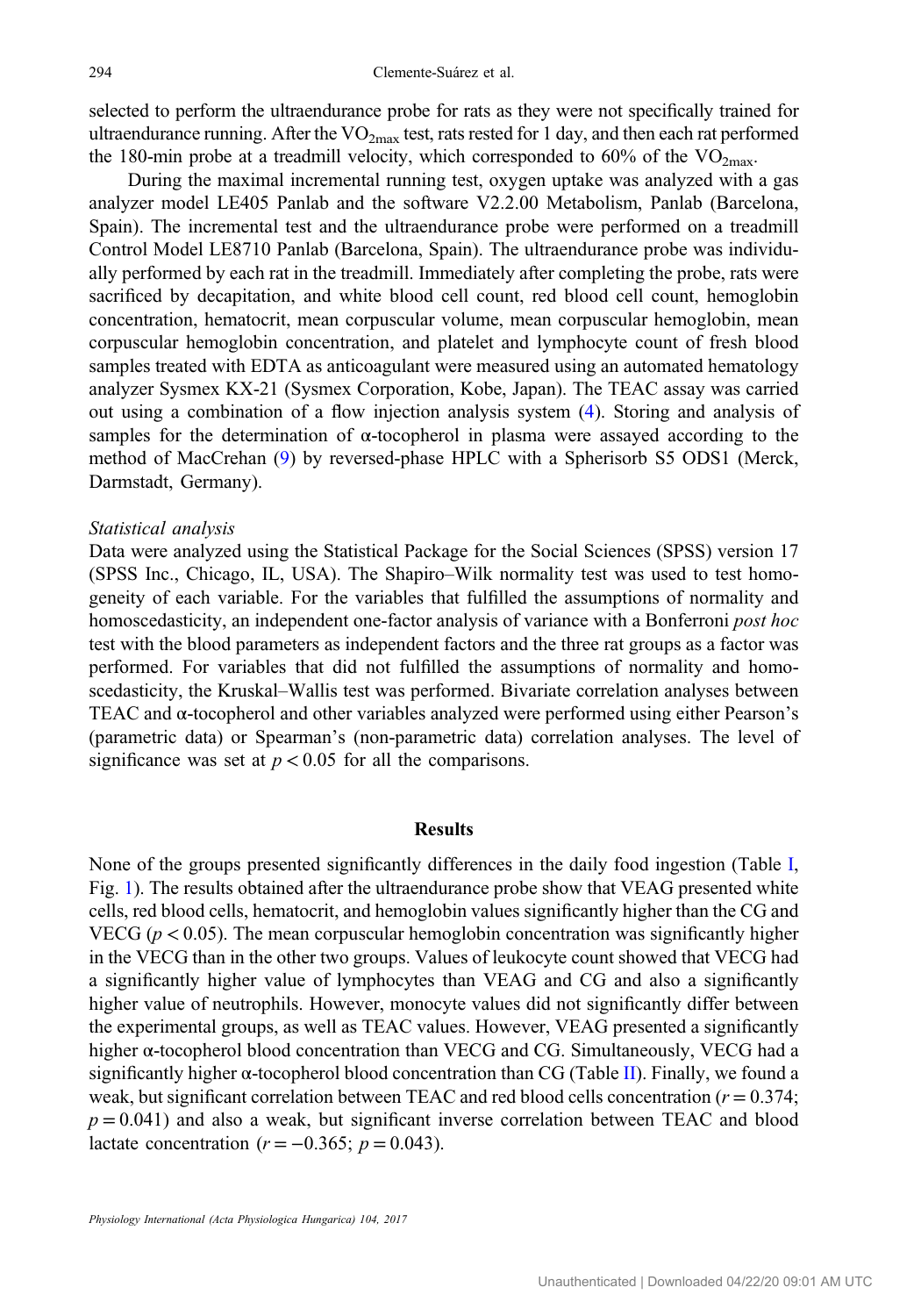<span id="page-4-0"></span>

Fig. 1. Representation of hematological parameters. \*p < 0.05 versus CG; & p < 0.05 versus VEAG; CG: control group; VEAG: group with acute dose of vitamin E; VECG: group with chronic dose of vitamin E; TEAC: trolox equivalent antioxidant capacity

# Discussion

The aim of the present research was to analyze the effect of the administration of an acute and a chronic α-tocopherol megadose prior to an ultraendurance probe in the antioxidant activity, red and white blood series of Wistar rats. Results showed that the acute vitamin E megadose protected against transitory sport anemia symptoms and increased the white cell count in comparison with the chronic and CGs.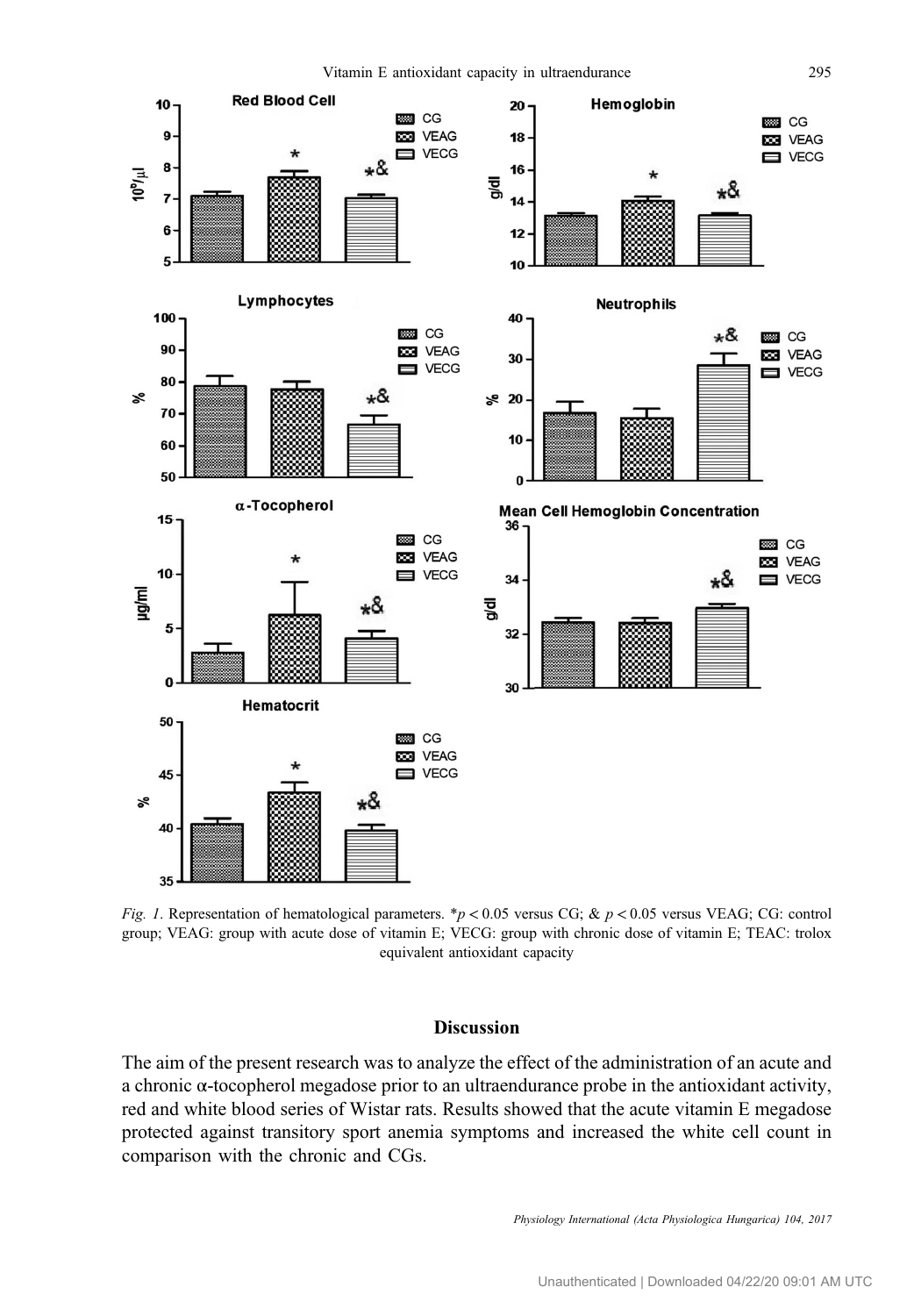Table II. Blood parameter data obtained after the ultraendurance race

<span id="page-5-0"></span>

| Parameter                          | Group       | <b>Values</b>            |
|------------------------------------|-------------|--------------------------|
| Red blood cell $(10^6/\mu l)$      | CG          | $7.17 \pm 0.12$          |
|                                    | <b>VEAG</b> | $7.76\pm0.20^{\rm a}$    |
|                                    | <b>VECG</b> | $7.09 \pm 0.11^{a,b}$    |
| Hemoglobin (g/dl)                  | CG          | $13.25 \pm 0.18$         |
|                                    | <b>VEAG</b> | $14.22\pm0.29^{\rm a}$   |
|                                    | <b>VECG</b> | $13.26 \pm 0.18^b$       |
| Hematocrit (%)                     | CG          | $40.68\pm0.55$           |
|                                    | <b>VEAG</b> | $43.74 \pm 0.99^{\rm a}$ |
|                                    | <b>VECG</b> | $40.04 \pm 0.54^{a,b}$   |
| Mean cell volume (fL)              | CG          | $56.81 \pm 0.39$         |
|                                    | <b>VEAG</b> | $56.44 \pm 0.56$         |
|                                    | <b>VECG</b> | $56.47 \pm 0.26$         |
| Mean cell hemoglobin (pg)          | CG          | $18.51 \pm 0.18$         |
|                                    | <b>VEAG</b> | $18.36\pm0.22$           |
|                                    | <b>VECG</b> | $18.70 \pm 0.18$         |
| Mean cell hemoglobin concentration | CG          | $32.57 \pm 0.17$         |
| (g/dl)                             | VEAG        | $32.54 \pm 0.19$         |
|                                    | <b>VECG</b> | $33.12 \pm 0.17^{a,b}$   |
| White blood cell                   | CG          | $2.37 \pm 0.26$          |
|                                    | <b>VEAG</b> | $4.00\pm0.36^{\rm a}$    |
|                                    | <b>VECG</b> | $2.74\pm0.21$            |
| Lymphocytes (%)                    | CG          | $79.60 \pm 3.34$         |
|                                    | <b>VEAG</b> | $78.55 \pm 2.60$         |
|                                    | <b>VECG</b> | $67.20 \pm 2.97^{a,b}$   |
| Neutrophils (%)                    | CG          | $17.60 \pm 2.99$         |
|                                    | <b>VEAG</b> | $16.36 \pm 2.44$         |
|                                    | <b>VECG</b> | $30.00 \pm 3.17^{a,b}$   |
| Monocytes (%)                      | CG          | $2.80 \pm 0.61$          |
|                                    | <b>VEAG</b> | $5.09 \pm 1.09^{a,c}$    |
|                                    | <b>VECG</b> | $2.80\pm0.85$            |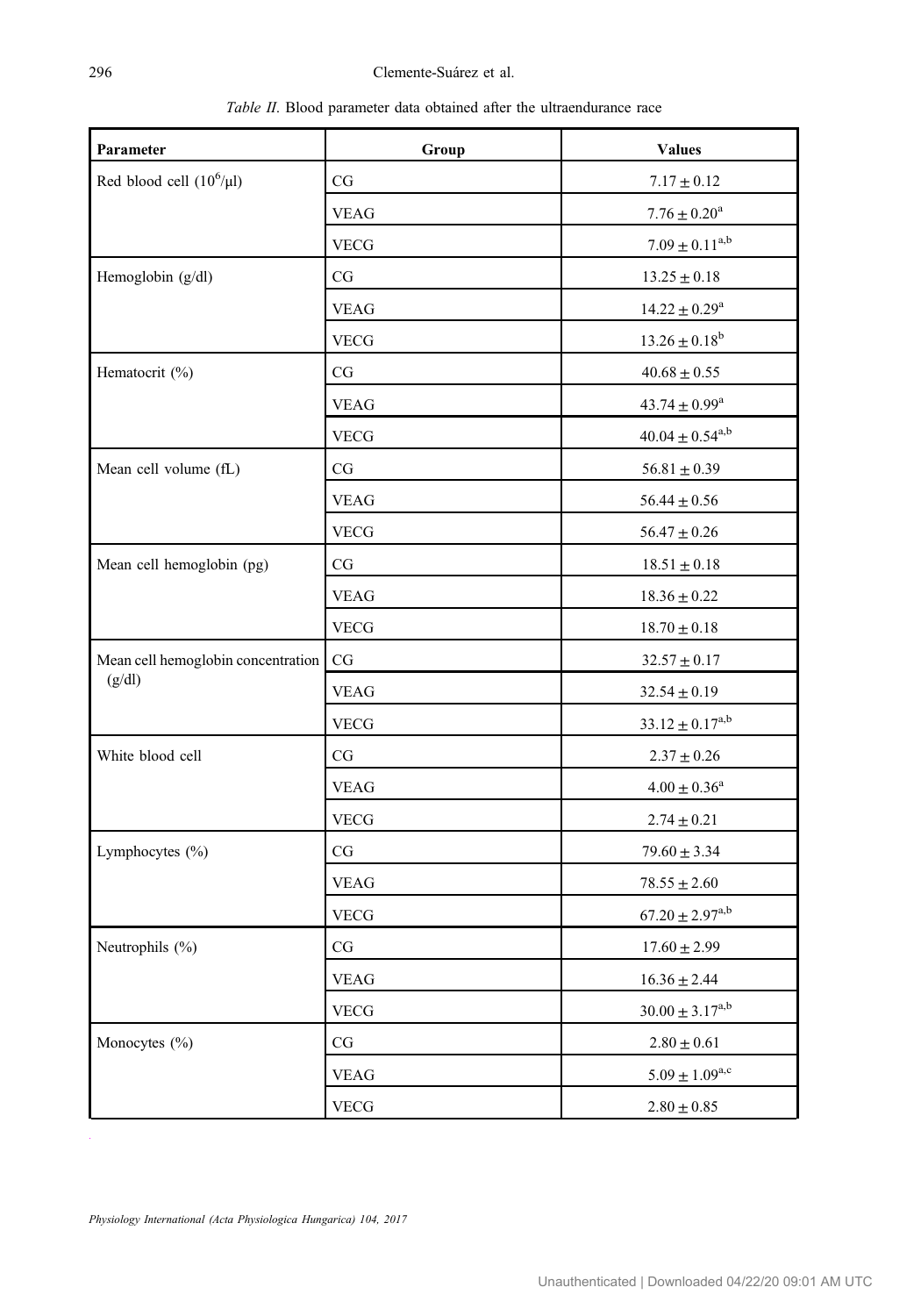| Parameter                          | Group       | <b>Values</b>                  |
|------------------------------------|-------------|--------------------------------|
| TEAC $(\mu M)$                     | CG          | $134.60 \pm 11.40$             |
|                                    | <b>VEAG</b> | $144.69 \pm 11.92$             |
|                                    | <b>VECG</b> | $140.40 \pm 10.69$             |
| $\alpha$ -tocopherol ( $\mu$ g/ml) | CG          | $3.0 \pm 0.86$                 |
|                                    | <b>VEAG</b> | $6.65 \pm 3.26^a$              |
|                                    | <b>VECG</b> | $4.41 \pm 0.72$ <sup>a,b</sup> |
| Lactate $(mmol/L)$                 | CG          | $2.14 \pm 0.83$                |
|                                    | <b>VEAG</b> | $2.21 \pm 0.73$                |
|                                    | <b>VECG</b> | $2.48 \pm 0.60$                |

Table II. Blood parameter data obtained after the ultraendurance race (Continued)

CG: control group; VEAG: group with acute dose of vitamin E; VECG: group with chronic dose of vitamin E; TEAC: trolox equivalent antioxidant capacity.

 ${}^{a}p$  < 0.05 versus CG.<br> ${}^{b}n$  < 0.05 versus VE.

ſ

 $p < 0.05$  versus VEAG.

 $\degree p$  < 0.05 versus VECG

The ultraendurance events produced hemolysis by mechanical causes that increased capillary foot pressure in the impact phase of running and by the ROS increased production [\(23](#page-9-0)). Specifically, the ROS caused a decrease in erythrocyte membranes deformability, preventing its passage through the microcirculation and their proteo-lipid cross-linking; modifications in the membrane permeability of erythrocytes ([3\)](#page-8-0); and an initial oxidation of the hemo iron in different hemoglobin complexes [\(6](#page-8-0)). This hemolysis exceeds the erythropoiesis processes that are activated during ultraendurance races, causing a decline in red blood cells, hematocrit, and hemoglobin ([24\)](#page-9-0). The decrease of red blood cell count, hematocrit, and hemoglobin might cause a decrease in the athletes' performance by the appearance of transitory sports anemia ([25](#page-9-0)). Therefore, the results of the present research showed that acute administration of 5,000 UI/kg  $\alpha$ -tocopherol megadose helps to mitigate the decline of these transitory sport anemia markers produced in ultraendurance events. The administration of vitamin E could help to maintain higher performance of ultraendurance athletes, protecting against the negative effects of ROS in hematological parameters. On the contrary, it seems that none of the  $\alpha$ -tocopherol doses used in this study appear to affect mean corpuscular volume and mean corpuscular hemoglobin.

Although the elevated blood level of  $\alpha$ -tocopherol is not necessarily an indicator of a higher intake of vitamin E, as it may also increase with age and lipids consumption ([32\)](#page-9-0), the data obtained support the hypothesis that a higher intake of vitamin E produces higher α-tocopherol blood levels, since VEAG and VECG produced statistically higher α-tocopherol levels than CG, without affecting the food intake. Furthermore, it has been shown that during an ultramarathon race, the amount of blood  $α$ -tocopherol disappears faster than during a rest day, which also enhances lipid peroxidation  $(12)$  $(12)$ . In this line, it has been found that the antioxidant supplementation (vitamins C and E) for 6 months causes a significant increase in the blood level of α-tocopherol prior to an ultramarathon, showing an inverse correlation between the levels of α-tocopherol and blood levels of oxidative stress and lipid peroxidation [\(32](#page-9-0)). In addition, it is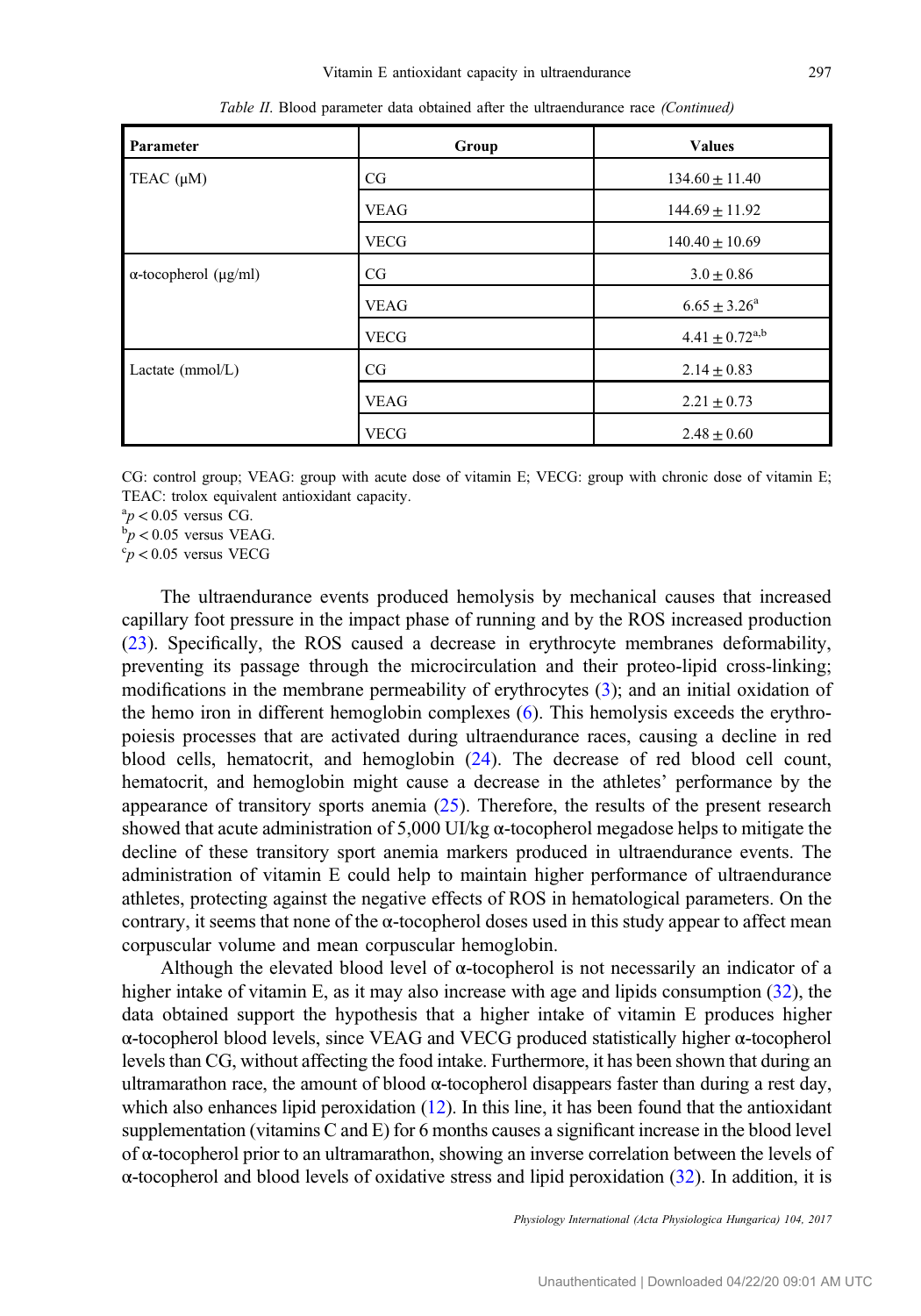known that low levels of α-tocopherol in human cause diverse degrees of hemolysis, depending on the age of the subject and the presence of other antioxidants ([30\)](#page-9-0). In the present research, we measured a better antioxidant capacity (TEAC) and higher serum α-tocopherol levels in the VEAG than in the other two groups. This was associated with better values of anemia parameters, especially with the number of red blood cells.

The mean corpuscular volume, mean corpuscular hemoglobin, and mean corpuscular hemoglobin concentrations were similar in the three groups of rats. However, the number of red blood cells was lower in the CG and VECG. This fact is a symptom of transitory sports anemia, caused by the reduced number of red blood cells rather than by the red blood cell size or the amount of hemoglobin [\(29](#page-9-0)). Moreover, it has been observed in in vitro studies that describes increasing ROS causes a decrease in the deformability of red blood cells and an increase in their aggregation [\(2](#page-8-0)). It was proposed that high oxidative stress causes cardiovascular impairment, but some of these changes depend on the subjects/animals training level. For example, during exercise, the oxidative stress decreases the deformability of blood cells and increases in osmotic fragility in untrained rats but not in trained rats ([27\)](#page-9-0). In addition, oxidative stress produced hemolysis in sedentary human subjects, but not in trained ones [\(28](#page-9-0)). In this study, untrained rats were used, which were more susceptible to suffer hemolysis induced by the oxidative stress of the ultraendurance race [\(23](#page-9-0)); however, a megadose of 5,000 IU/kg  $\alpha$ -tocopherol prior to the probe seemed to prevent these symptoms of transitory sports anemia, because it allowed to maintain a larger number of red blood cells after exercise and therefore a greater amount of hemoglobin and hematocrit.

Strenuous exercise induces a redistribution of immune cells and a release of mediators similar to an inflammatory response induced by an infection  $(34)$  $(34)$ . In particular, increasing white blood cell (leukocytosis), more specifically neutrophil and monocyte counts in response to muscle damage, can be observed after ultraendurance probes [\(8](#page-8-0), [36\)](#page-9-0). In this study, a larger number of white cells were observed in the group treated with a 5,000 IU/kg α-tocopherol megadose than in the other two groups. In this regard, we must remember that the maximum tolerable amount of  $\alpha$ -tocopherol in adults is 1,500 IU/day (20 IU/kg). Long-term intake above these doses increases the risk of adverse health effects ([18](#page-8-0)). Similarly, the use of α-tocopherol doses higher than 400 IU/day increases all-cause mortality [\(16](#page-8-0)). The finding that in case of some variables, we obtained better results in the VEAG than in the VECG group makes us speculate that usage of acute doses could be a better choice regarding health and performance, but future studies should confirm this hypothesis.

It is known that ultraendurance probes produce hemolysis by an increase in free radicals and lipid peroxidation of erythrocyte membranes  $(26)$  $(26)$  $(26)$ . The hypothesis that  $\alpha$ -tocopherol would produce a decrease in oxidative stress, a lower erythrocyte membranes lipid peroxidation, and a decrease in the hemolysis symptoms was observed in the VEAG. We observed this  $\alpha$ -tocopherol buffer capacity against hemolysis principally in the VEAG, but not in the VECG and CG groups. In conclusion, a dose of 5,000 IU/kg  $\alpha$ -tocopherol prior to an ultraendurance probe improves hematological parameters related to transitory sports anemia.

# Limitation of the Study

The principal limitation of the study was the lack of analysis of rat liver samples, since it is known that high  $\alpha$ -tocopherol doses could damage this organ. As well, the muscle structure could have been analyzed to have a direct measurement of the ultraendurance probe effect on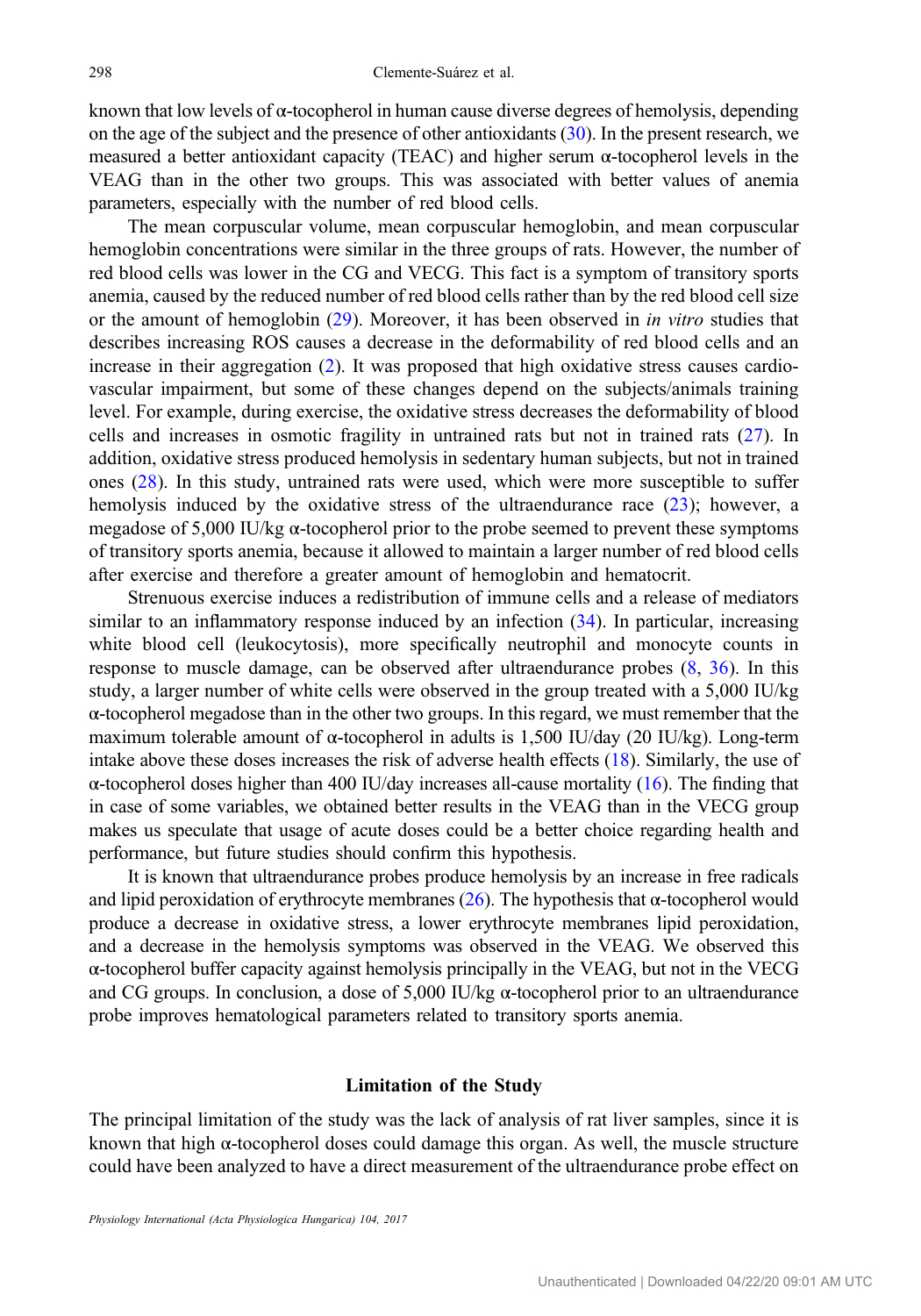<span id="page-8-0"></span>muscle structure and the possible protective effect of  $\alpha$ -tocopherol, since it is an antioxidant and could protect muscle structure against ROS.

# **REFERENCES**

- 1. Aguilo A, Tauler P, Fuentespina E, Villa G, Cordova A, Tur JA, Pons A: Antioxidant diet supplementation influences blood iron status in endurance athletes. Int. J. Sport Nutr. Exerc. Metab. 14, 147–160 (2004)
- 2. Baskurt OK, Meiselman HJ: Hemodynamic effects of red blood cell aggregation. Indian J. Exp. Biol. 45, 25–31 (2007)
- 3. Berzosa C, Gómez-Trullén EM, Piedrafita E, Cebrián I, Martínez-Ballarín E, Miana-Mena FJ, Fuentes-Broto L, García JJ: Erythrocyte membrane fluidity and indices of plasmatic oxidative damage after acute physical exercise in humans. Eur. J. Appl. Physiol. 111, 1127–1133 (2011)
- 4. Bompadre S, Leone L, Politi A, Battino M: Improved FIA-ABTS method for antioxidant capacity determination in different biological samples. Free Rad. Res. 38, 831–838 (2004)
- 5. Clemente-Suárez VJ: Changes in biochemical, strength, flexibility and aerobic capacity parameters after a 1700 km ultraendurance cycling race. BioMed Res. Int. 2014, 602620 (2014)
- 6. Hale JP, Winlove CP, Petrov PG: Effect of hydroperoxides on red blood cell membrane mechanical properties. Biophys. J. 101, 1921–1929 (2011)
- 7. Jenkins RR, Goldfarb A: Introduction: Oxidant stress, aging, and exercise. Med. Sci. Sports Exerc. 25, 210–212 (1993)
- 8. Kłapcińska B, Waśkiewicz Z, Chrapusta SJ, Sadowska-Krępa E, Czuba M, Langfort J: Metabolic responses to a 48-h ultra-marathon run in middle-aged male amateur runners. Eur. J. Appl. Physiol. 113, 2781–2793 (2013)
- 9. MacCrehan WA: Determination of retinol, α-tocopherol and β-carotene in serum by liquid chromatography. Methods Enzymol. 189, 172–181 (1990)
- 10. Marsh SA, Laursen PB, Coombes JS: Effects of antioxidant supplementation and exercise training on erythrocyte antioxidant enzymes. Int. J. Vitam. Nutr. Res. 76, 324–331 (2006)
- 11. Martín S, Nebot E, Clemente V, Aparicio V, Kapravelou G, Porres J, Urbano G, Aranda P: Eficacia de dos protocolos incrementales hasta alcanzar el VO2max en ratas wistar [Efficiency of two incremental protocols until reaching  $VO<sub>2max</sub>$  in Wistar rats]. Arch. Med. Deporte. 139, 400 (2010)
- 12. Mastaloudis A, Leonard SW, Traber MG: Oxidative stress in athletes during extreme endurance exercise. Free Radic. Biol. Med. 31, 911–922 (2001)
- 13. Maughan RJ: Fluid and electrolyte loss and replacement in exercise. J. Sports Sci. 9, 117–142 (1991)
- 14. McAnulty SR, McAnulty LS, Nieman DC, Morrow JD, Shooter LA, Holmes S, Heward C, Henson DA: Effect of alpha-tocopherol supplementation on plasma homocysteine and oxidative stress in highly trained athletes before and after exhaustive exercise. J. Nutr. Biochem. 16, 530–537 (2005)
- 15. Merry TL, Ristow M: Do antioxidant supplements interfere with skeletal muscle adaptation to exercise training? J. Physiol. 594, 5135–5147 (2016)
- 16. Miller ER, Pastor-Barriuso R, Dalal D, Riemersma RA, Appel LJ, Guallar E: Meta-analysis: High-dosage vitamin E supplementation may increase all-cause mortality. Ann. Intern. Med. 142, 37–46 (2005)
- 17. Miyazaki H, Oh-ishi S, Ookawara T, Kizaki T, Toshinai K, Ha S, Haga S, Ji LL, Ohno H:Strenuous endurance training in humans reduces oxidative stress following exhausting exercise. Eur. J. Appl. Physiol. 84, 1–6 (2001)
- 18. Monsen ER: Dietary reference intakes for the antioxidant nutrients: Vitamin C, vitamin E, selenium, and carotenoids. J. Am. Diet. Assoc. 100, 637–640 (2000)
- 19. Mooren FC, Lechtermann A, Volker K: Exercise-induced apoptosis of lymphocytes depends on training status. Med. Sci. Sports Exerc. 36, 1476–1483 (2004)
- 20. Patil SM, Chaudhuri D, Dhanakshirur GB: Role of alpha-tocopherol in cardiopulmonary fitness in endurance athletes, cyclists. Indian J. Physiol. Pharmacol. 53, 375–379 (2009)
- 21. Paulsen G, Cumming KT, Holden G, Hallén J, Rønnestad BR, Sveen O, Skaug A, Paur I, Bastani NE, Østgaard HN, Buer C, Midttun M, Freuchen F, Wiig H, Ulseth ET, Garthe I, Blomhoff R, Benestad HB, Raastad T: Vitamin C and E supplementation hampers cellular adaptation to endurance training in humans: A double-blind, randomised, controlled trial. J. Physiol. 592, 1887–1901 (2014)
- 22. Radak Z, Ishihara K, Tekus E, Varga C, Posa A, Balogh L, Boldogh I, Koltai E: Exercise, oxidants, and antioxidants change the shape of the bell-shaped hormesis curve. Redox Biol. 12, 285–290 (2017)